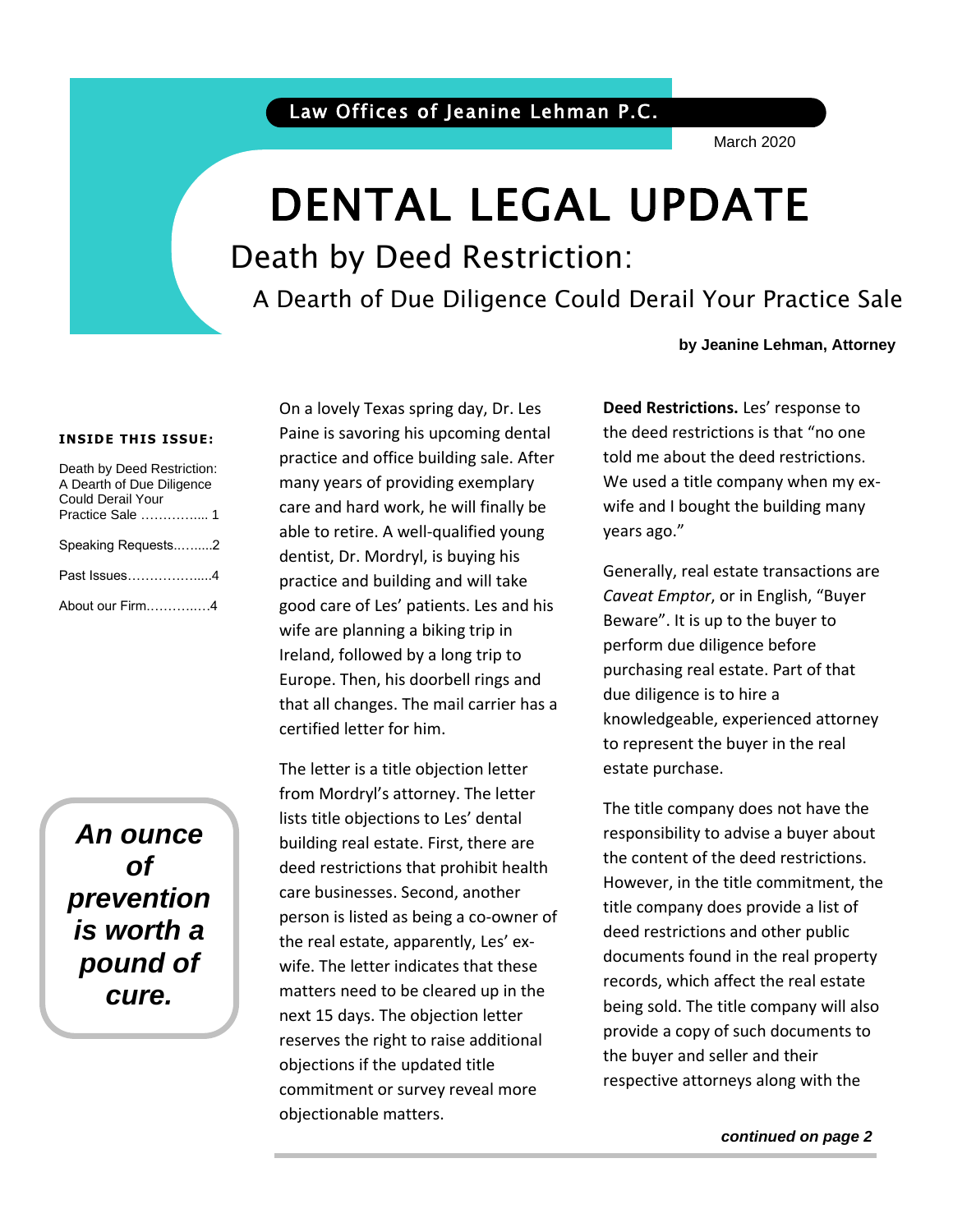### **Speaking Requests**

For **Jeanine Lehman** and her colleagues to speak to professional and business groups on legal and practice management topics, please contact Jeanine Lehman at **(512) 918-3435** or [jeanine@jeanine.com](mailto:jeanine@jeanine.com)

ì

### **Deed Restrictions** prevention is wort h a pound of cure." "An ounce of prevention is worth a pound of cure. " "A n ounce of preve ntion is wort h a pound of cure." "An ounce of prevention is worth a prevention is wort h a pound of cure." "An ounce of prevention is worth a pound of cure. " "A n ounce of preve ntion is wort h a pound of cure." "An ounce of prevention is worth a

### **Website Favorites**

Law Offices of Jeanine Lehman P.C. [www.jeanine.com](http://www.jeanine.com/)

Capital Area Dental Society [www.capitalareadental.org](http://www.capitalareadental.org/)

> Texas State Board of Dental Examiners tsbde.texas.gov

Texas Dental Association [www.tda.org](http://www.tda.org/)

> Texas Academy of General Dentistry [www.tagd.org](http://www.tagd.org/)

American Dental Association [www.ada.org](http://www.ada.org/)

U.S. Dept. of Labor [www.dol.gov](http://www.dol.gov/)

### **Death by Deed Restriction** *(cont.) --*

title commitment. The title commitment is the basis on which the title policy is issued.

Title policies insure title to real property for the buyer and the buyer's lender. For background – many types of insurance are prospective. For example, vehicular insurance is purchased to cover an accident that occurs in the future. By contrast, title insurance is retrospective and covers title defects that may already exist on the effective date of the policy. Therefore, the title insurance company searches title to look for defects or other matters that the title insurance company will not cover. These items that are excluded from title insurance coverage are listed as exceptions in the schedules to the title commitment. Therefore, prior to purchase, the buyer should have the title commitment, exceptions to insurance coverage, and the documents described in the exceptions to insurance coverage carefully reviewed by his attorney, to determine if the exceptions affect the dentist's use and ownership of the property. Les decided not to hire an attorney when he bought his building. Since it was so easy to buy the building, he thought he could also sell the building and his dental practice without an attorney. Unfortunately for Les, his property has deed restrictions that prohibit operation of a healthcare business

## page 2 DENTAL LEGAL UPDATE

on the property. Now, Les is scrambling to find a knowledgeable, experienced attorney on short notice to address major title problems with very tight deadlines.

Sometimes, health care usage is prohibited along with other types of "nuisance" uses, such as bingo parlors, bars and strip clubs. Part of the reason for some such prohibitions include the impact on parking. That said, if health care usage is prohibited, in order to sell the building, the deed restrictions will need to be addressed. It is possible, but is an onerous and expensive process to obtain amendments to the deed restrictions from all the beneficiaries of the deed restrictions, which are usually the neighbors. Les needs a knowledgeable, experienced attorney to advise and assist him.

#### **Divorce – Missing Spouse Deed.**

When Les and his ex-wife divorced many years ago, the divorce decree provided that Les was to receive the dental office building and their home and his ex-wife was to receive their lake house and cash. To actually transfer such real estate and protect the recipient spouse, there needs to be a deed and the deed needs to be recorded in the county clerk's records. Sometimes, the divorce attorney prepares the deed and gives it to the client, with direction to the client to record the deed.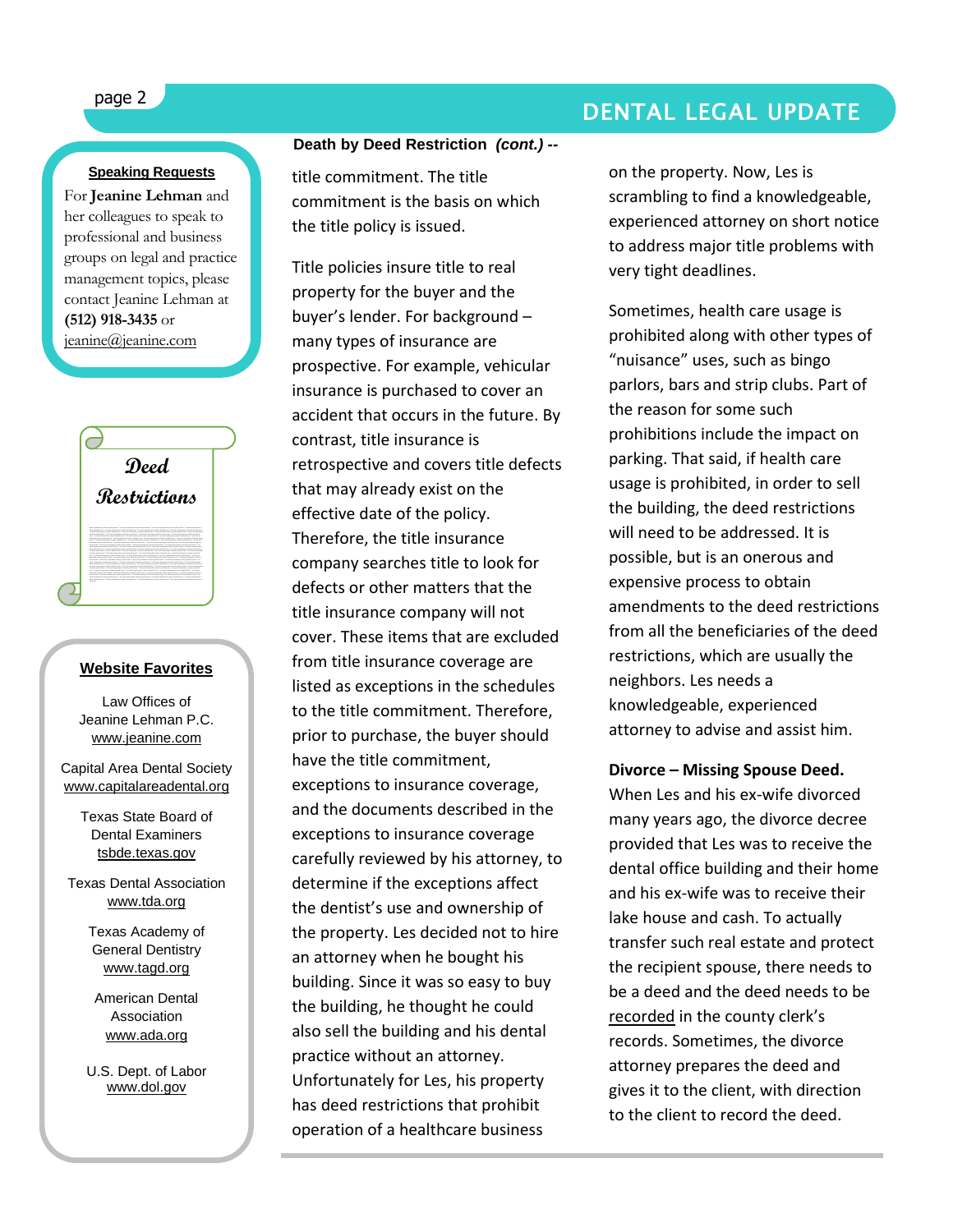### page 3 DENTAL LEGAL UPDATE

What often happens is that the client never records the deed.

The danger of not having a deed is that the actual ownership of the real estate in not transferred. Also, if the deed is not recorded, there is risk that liens may be placed on the dental office building or home, due to liens being filed against the dentist's former spouse. Examples are federal tax liens and judgment liens. A title issue, such as a missing deed, can hold up or crater a dental practice and building sale.

Les is now checking his divorce file and scrambling to locate his ex-wife. Again, Les needs the assistance of a knowledgeable, experienced attorney to assist him on a fasttrack basis with sorting out the matter of the missing spousal deed.

If you, the reader of this article, were to have received or transferred real estate as a part of your divorce, check now that the deeds of the real estate were in proper form, signed and recorded, and that you have a copy of such recorded deeds. An experienced dental attorney, knowledgeable in real estate, can assist with this process. This due diligence should be handled now, so it does not blindside you or your heirs when in the midst of selling your dental practice or dental office real estate – or for that matter, when you are in the midst of selling your home.

### **Survey – Utility Easement Encroachment.**

While scrambling to handle the title objection letter, Les' doorbell rings again! Lo and behold, the mail carrier has another certified letter. This one is from Mordryl's attorney with a supplement to the first title objection letter.

There is a problem with the survey. A wing of Les' dental office building is built on a utility easement.

Some years ago, when his practice expanded, Les had his brother-in-law build a wing on the building to accommodate more operatories. His brother-in-law gave him a good deal and Les paid cash for the addition. They did not have title work or a survey done. No one complained, until now.

Now, the survey issue of the encroachment on the utility easement needs to be handled. The encroachment will be an involved matter to address and (again) requires the services of a knowledgeable, experienced attorney.

There is one more major title issue to address, namely, Rights of First Refusals.

**Rights of First Refusal.** Real estate may be subject to rights of first refusal, including for sale or lease of the real estate. These rights of first refusal may arise in a number of circumstances, including but not limited to, being in condominium association documents, deed restrictions, or leases. A right of

### *continued on page 4*

**Jeanine Lehman** is an Austin, Texas dental law and real estate attorney who practices dental, real estate, health, business and employment law.

The information in this newsletter is not a substitute for legal advice. The information is general in nature and should not be relied upon as legal advice generally or that is applicable to any particular situation. For legal advice in a particular situation, the reader is advised to retain an attorney. For reprints, call (512) 918-3435 or email [jeanine@jeanine.com.](mailto:jeanine@jeanine.com) © 2020 Jeanine Lehman.